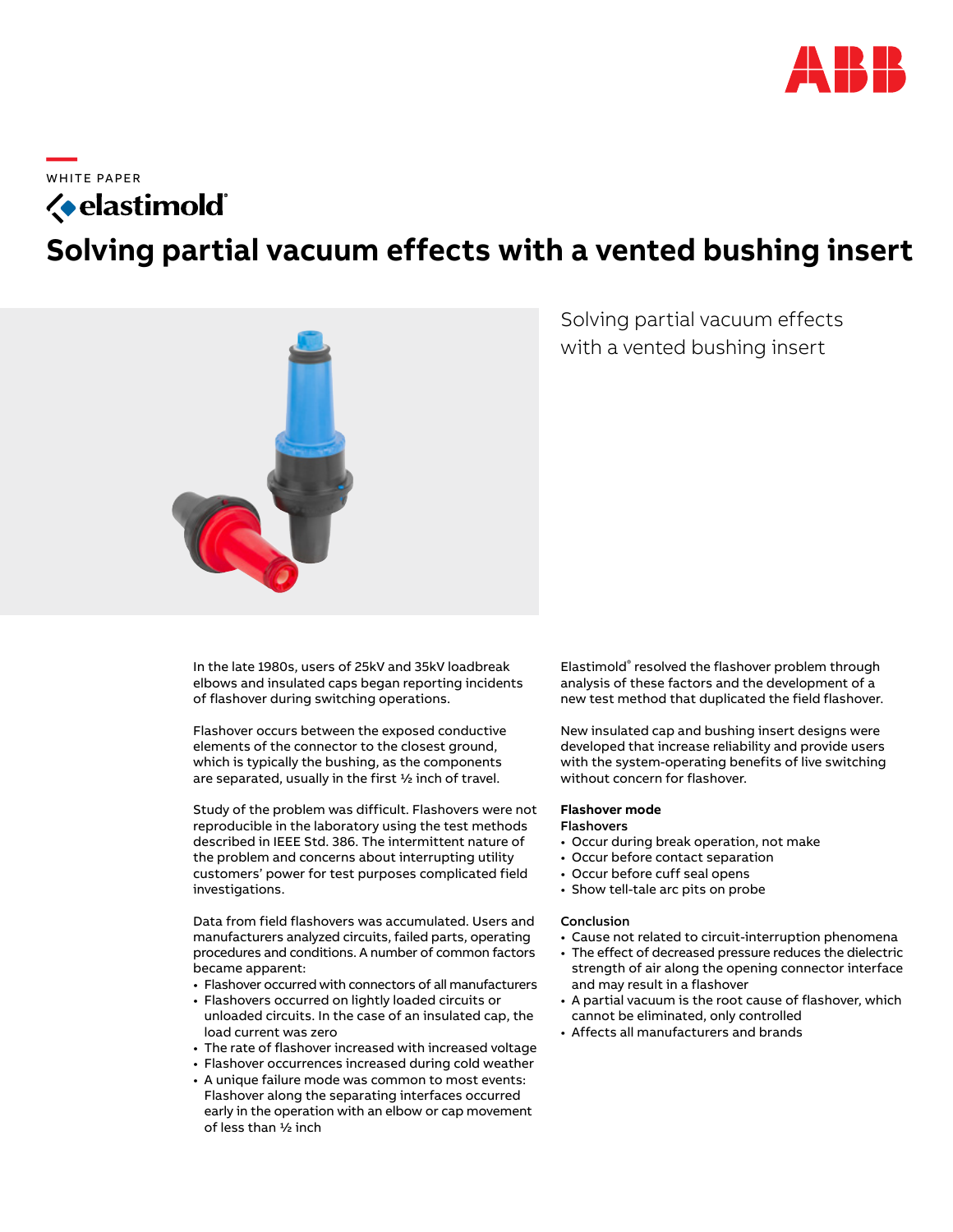Partial vacuum is a term used to describe a decrease in internal air pressure that occurs when an elbow or insulated cap is separated from a bushing insert.

To understand the cause and effect of partial vacuum, first consider the process of opening a connector.

Universal Gas Law

$$
\begin{array}{ccc} P_1V_1 & = & P_2V_2 \\ T_1 & & T_2 \end{array}
$$

- P = Pressure
- V = Volume
- T = Temperature
- As volume increases for a constant temperature, pressure decreases
- As temperature decreases for a constant volume, pressure decreases

A decrease in pressure or partial vacuum occurs in an assembled connector when the ambient temperature decreases. Furthermore, the operation of opening the elbow causes a decrease in pressure.

# Factors contributing to partial vacuum

- Cold temperatures
- Stiffens the rubber and increases internal/external temperature differential
- Increased voltages
- Higher potentials to break down reduced electrical resistance
- Break and not make operations
- Due to air expansion during the component separation
- Installation duration
- Lubricating grease bleed off creates a "sticky" interface

# **Effect: Paschen's Law**

Paschen's Law explains the effect of decreased pressure on the dielectric strength of air, and is illustrated with the following curve:



To see the effect of pressure, let  $d = 1$  inch. The horizontal axis then represents pressure only. Note that at 1.0 atmosphere, the flashover voltage for 1 inch is approximately 60kV, and at 0.1 atmosphere, the flashover voltage decreases to approximately 8kV.

This curve illustrates the general relationship and does not represent true data. An accurate curve can be developed for small gaps under controlled pressure, temperature and humidity conditions. The principle applies to the complicated geometry of a connector.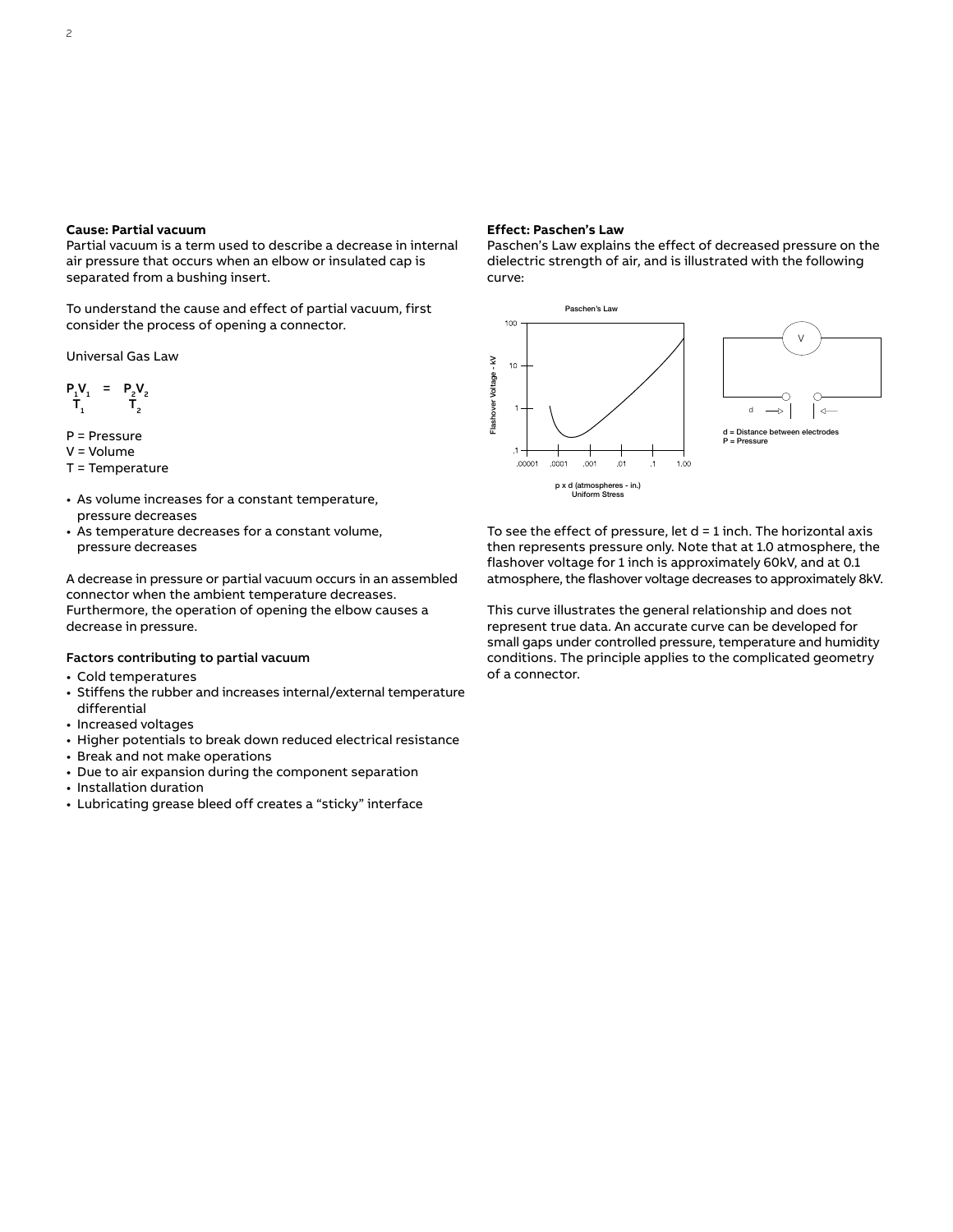# **Solution: Test method**

To demonstrate the cause-and-effect relationship of partial vacuum to connector flashover, a test method was developed.

#### 1. Circuit

Since voltage, and not current, is the critical parameter, a zero-current test circuit was set up.



The applied voltage was selected at 27.5kV, much in excess of normal line-to-ground voltage, to increase the failure rate. This allowed evaluation of test and design parameters with a limited number of samples.

## 2. Test sample conditioning

Test samples consisted of elbows, insulated caps and bushing inserts.

- Samples were assembled at room temperature without the use of grease. The absence of grease and the resulting high assembly force increased flashover rate.
- Assembled test samples were aged for 16 hours in a chamber at minus 20 C.

## 3. Operating procedure

Test samples were removed from the cold chamber and immediately assembled to a mounting plate, energized and separated using standard hot stick operating procedures.

# 4. Field failure mode was duplicated with this test method.

## **Solution: Vented bushing design**

Various test scenarios were trialed to verify that the vented bushing ring solution works in all environments:

# Case 1

Vented vs. non-vented bushing insert with elbow: No failures with the vented solution

#### **Test results**

|        | Non-vented insert with elbow | Vented insert with elbow |
|--------|------------------------------|--------------------------|
| Tested | 12                           | 40                       |
| Pass   | 8                            | 40                       |
| Fail   |                              | O                        |
| % Fail | 33%                          | ሰ%                       |

#### Case 2

Vented vs. non-vented bushing insert with insulated cap: No failures with the vented solution

## **Test results**

|        | Non-vented insert with elbow | Vented insert with elbow |
|--------|------------------------------|--------------------------|
| Tested | 14                           | 16                       |
| Pass   |                              | 16                       |
| Fail   | 10                           |                          |
| % Fail | 71%                          | 0%                       |

## Case 3

Vented bushing insert with insulated cap or elbow and heavy grease applied to block vents: No failures with the vented solution

#### **Test results**

|        | Vented insert - heavy<br>grease with elbow | Vented insert - heavy<br>grease with insulated cap |
|--------|--------------------------------------------|----------------------------------------------------|
| Tested | 16                                         | 16                                                 |
| Pass   | 16                                         | 16                                                 |
| Fail   | O                                          | O                                                  |
| % Fail | 0%                                         | 0%                                                 |

# Case 4

Vented bushing insert with insulated cap or elbow and elevated voltage: No failures with the vented solution

#### **Test results**

|        | Vented insert - 30 kV<br>test with elbow | Vented insert - 30 kV test<br>with insulated cap |
|--------|------------------------------------------|--------------------------------------------------|
| Tested | 12                                       | 12                                               |
| Pass   | 12                                       | 12                                               |
| Fail   |                                          | O                                                |
| % Fail | 0%                                       | 0%                                               |

In four tests cases, even with extreme parameters, the Elastimold vented bushing solution resulted in no flashovers.

Evaluation of samples using the new test method showed that flashovers occurred at a rate of 33 percent for elbows and 71 percent for caps. With a new bushing insert design, which vents the trapped air and prevents a partial vaccum, flashover was eliminated.

It was also shown that the insulated cap design with the internal conductive parts (probe and internal shield) removed will provide flash-free operation.